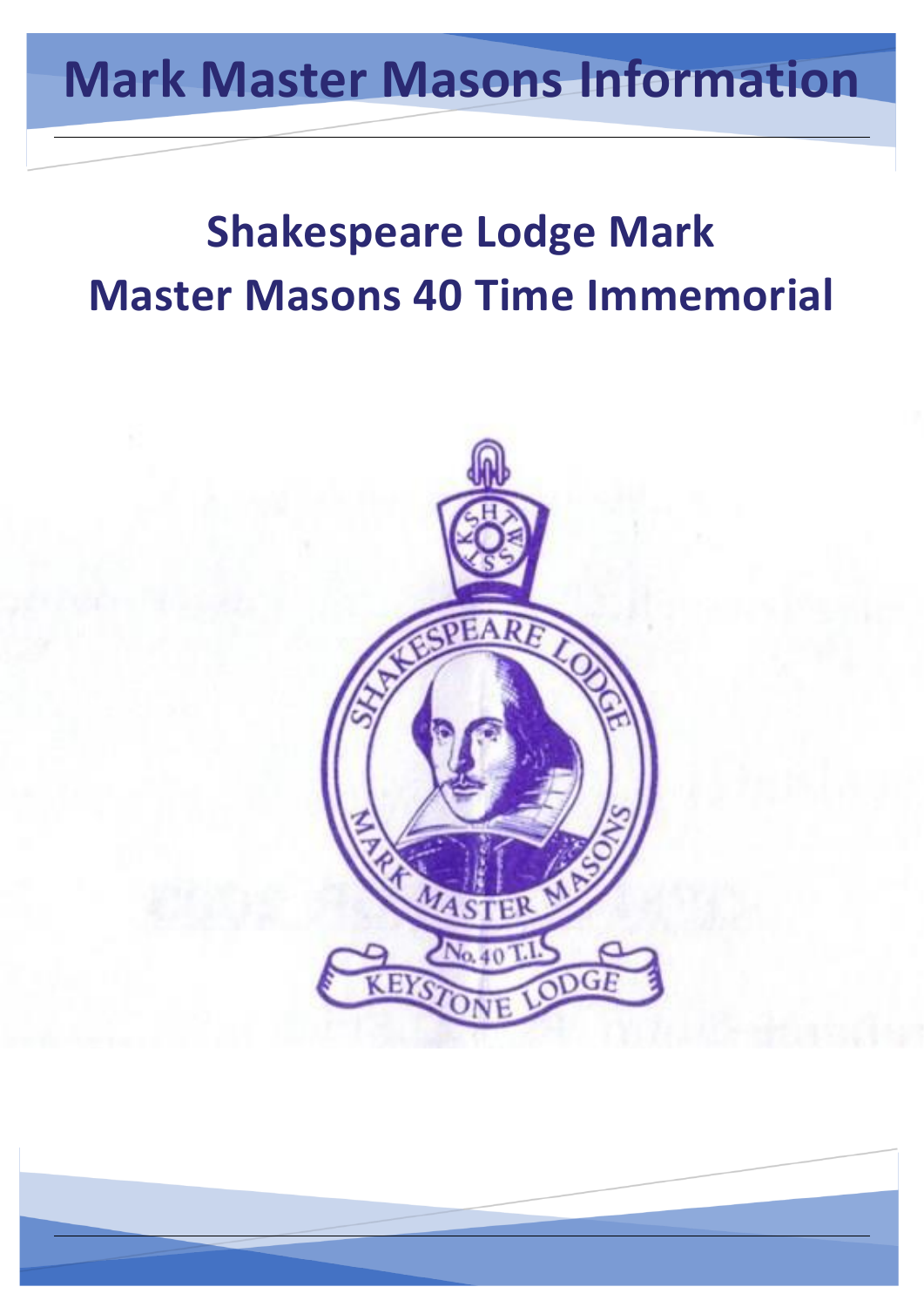



### *What's the story...?*

**As a Master Mason you will have some knowledge of King Solomon's Temple. The Mark degree focuses on the practicalities of the building work, and the different strengths and skills of the builders.** 

**The ceremony of Advancement is based on the preparation for the building of King Solomon's Temple and follows the fate of an ambitious craftsman (the candidate) seeking promotion in his trade by demonstrating his skill and ability.** 

**In the early part of the ceremony his talents go unrecognised and his hopes are dashed but eventually he triumphs over adversity and is justly rewarded for his work. It is a wonderful ceremony containing elements of drama and humour, and, above all, strong moral lessons.** 

**The concept of Masons as "living stones" being built into a spiritual house in parallel with the construction of the Temple, is a powerful theme in the Degree**.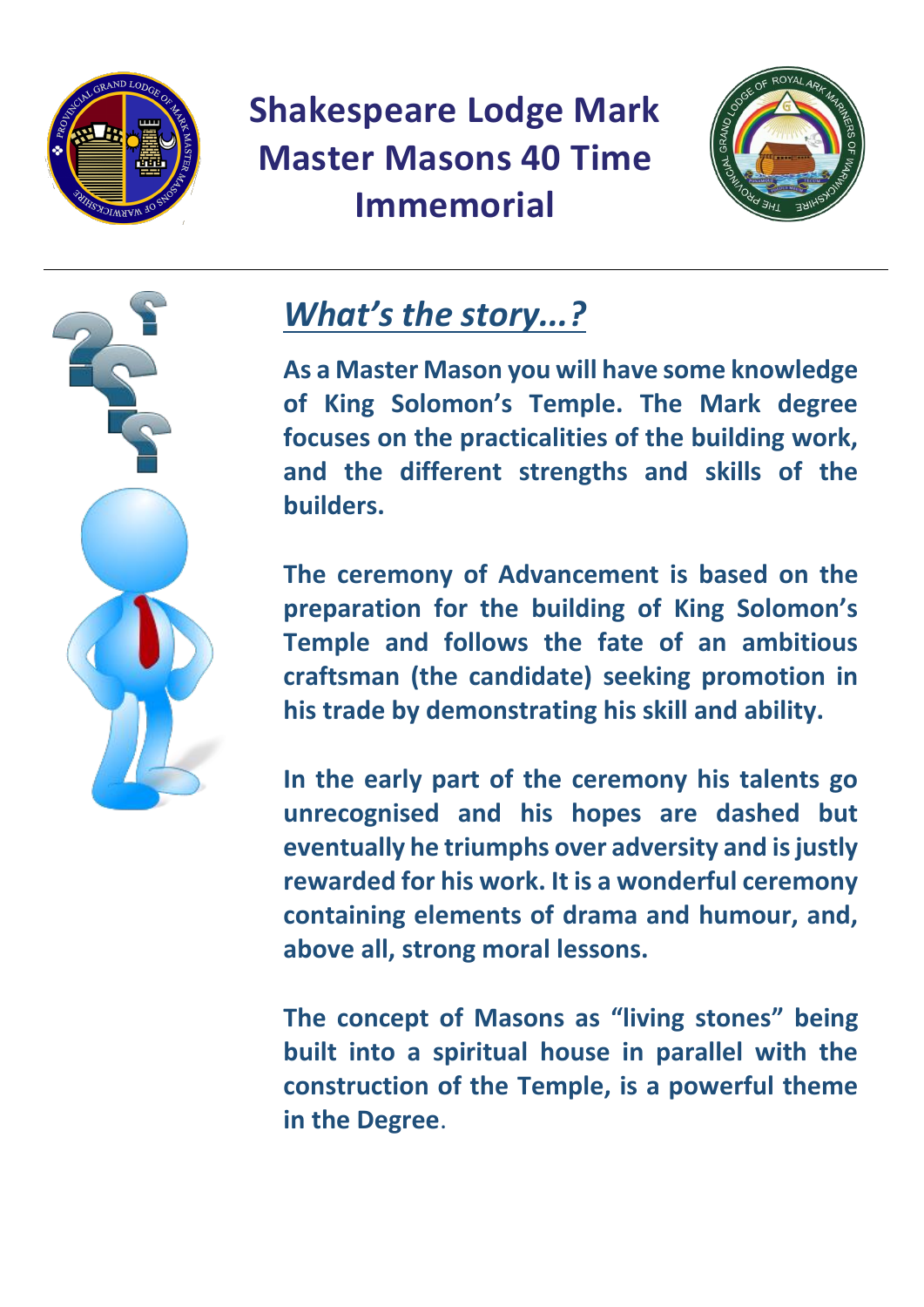





**Marks have been found on structures dating as far back as ancient Egypt and, since 1100 CE, throughout Europe in castles, churches and the great cathedrals.** 

**The first mention of a brother being made a Mark Mason was at a Lodge in Newcastle in January 1756, although earlier references to a brother having "received his mark' are known. However, it is not clear from these records whether a degree ceremony was being worked.**

**The earliest records of a speculative Mark degree being worked in England are those of Royal Arch Chapter No 257 at Portsmouth on 1 September 1769 when several brethren were made Mark Masons and Mark Masters. It was introduced to the Chapter by that very well-known Masonic figure, Thomas Dunkerley.** 

**The early Mark Degrees were closely associated with the Royal Arch, as they still are in many parts of the world. Their development probably followed soon after that of the Royal Arch. Many different ceremonies were known to exist, parts of which would be recognisable to the present day.** 

**It is also clear that the Mark Degrees were worked in Craft Lodges and in Royal Arch Chapters up until 1813. The existence of independent Mark Lodges at this time is not known, although one lodge, the Lodge of Hope, Bradford, conferred the Degree under a constitution originating from a body called "The Grand Lodge of All England, held at York'.**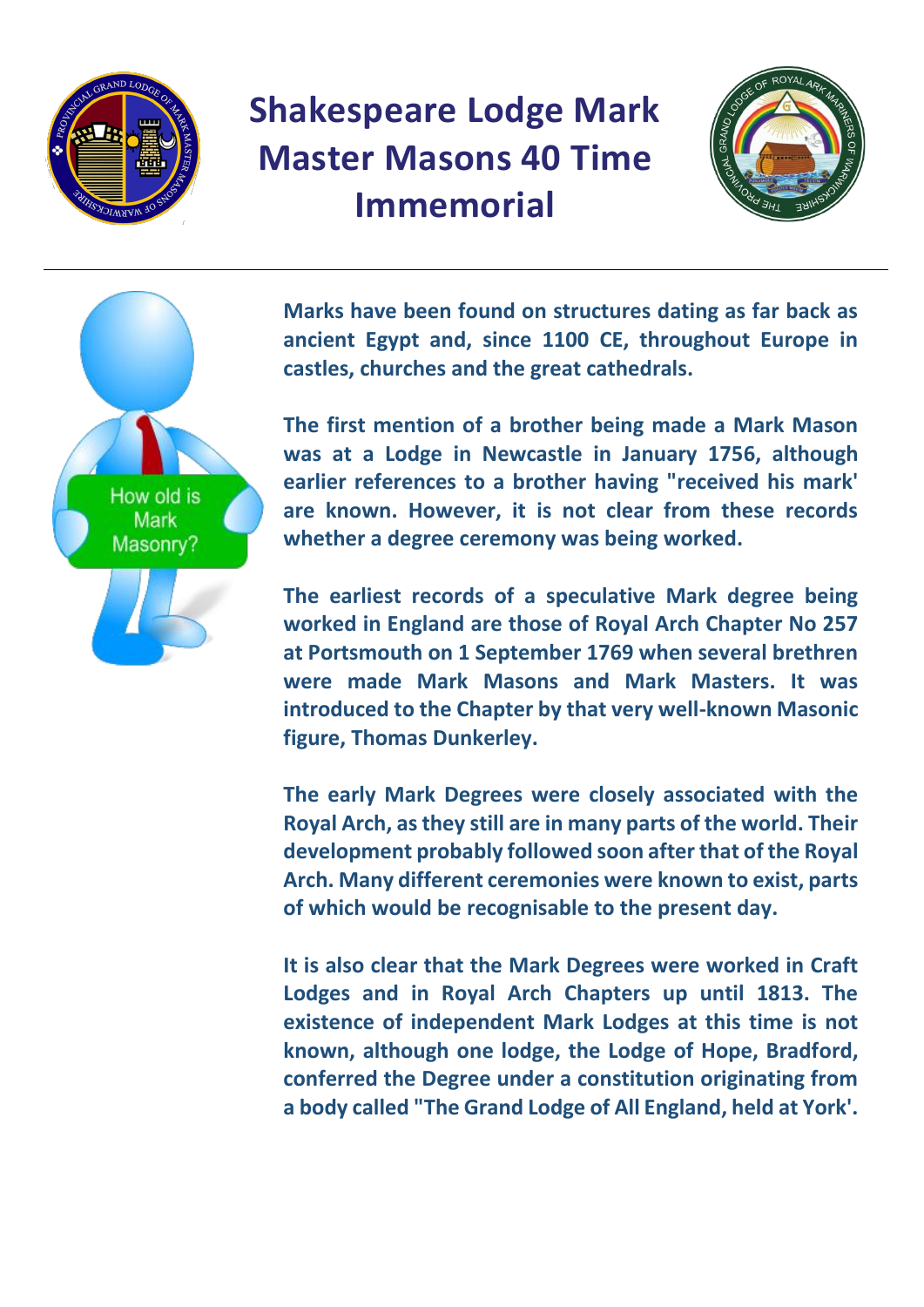





**The Grand Lodge of Mark Master Masons was established in 1856 and is now based at 86 St James's Street in London. The first Grand Master was the 2nd Lord Leigh, who was at the time Provincial Grand Master for the Craft in Warwickshire.**

**Successive Grand Masters have included many eminent freemasons including Earls and Dukes and members of the Royal Family, including the future Edward VII. Since 1982, H.R.H. Prince Michael of Kent has been Grand Master.**

#### **In Warwickshire**

**The Oldest Lodge in Warwickshire is Howe & Athol Lodge of Mark Master Masons, T.I. (formerly Howe M.M.M. lodge T.I. ) which reached its 150th anniversary in 2000. There are currently 26 Mark Lodges meeting throughout Warwickshire, and at most Masonic centres. They meet an average of 3 times a year, together with the usual committee meetings and Rehearsals.**

#### **Royal Ark Mariners**

**The Ancient and Honourable Fraternity of Royal Ark Mariner, more commonly known as RAM, has been under the jurisdiction of the Grand Lodge of Mark Master Masons since 1871 and governed by the Grand Master's Royal Ark Council. However, its early history is obscure. Statutes refer to Grand Lodge being reconstituted in 1772. It is recorded that the Grand Lodge of Mark Master Masons took possession of the rights to the Grand Lodge of Royal Ark Mariner on 10 June 1884 for just £25.**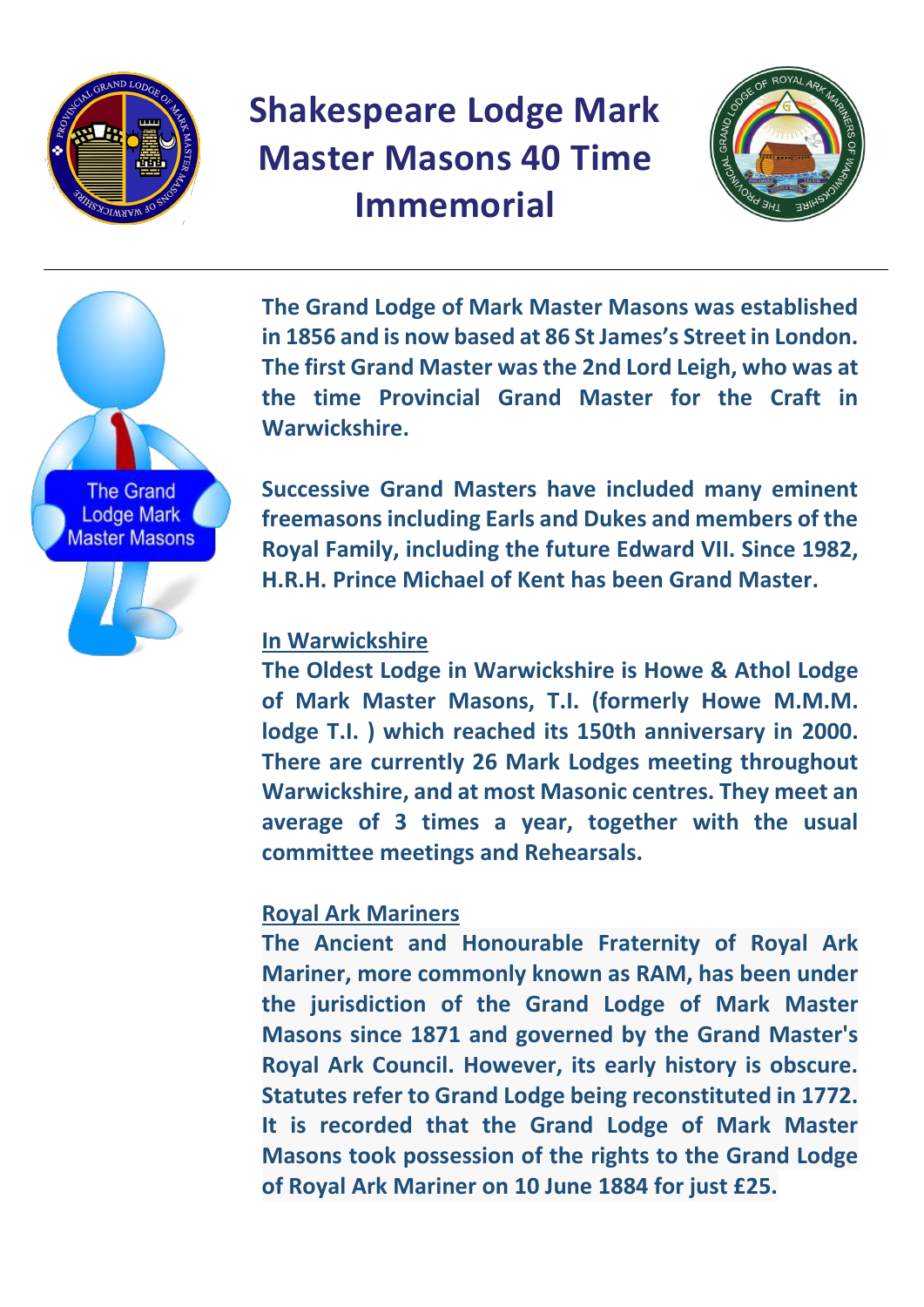



# **The Friendly Degree-**

- **In previous times when Craft Lodges were very hierarchical and formalised, Mark Lodges were seen as friendly and more egalitarian. This distinction is not so evident these days, but Mark Lodges continue to be seen as happy places, where the positives are accentuated and close friendships are valued.**
- **Being the third largest order in terms of number, the Provincial team are able to be more involved with most Lodge meetings, offering support when wanted.**
- **Accessible social events, involving whole families are an important part of the Mark ethos, and charitable giving continues to be essential when possible**

# **Who can join?**

**Any Master Mason who has been such for four weeks or more. Application is made to a Mark Lodge Secretary who will make the necessary arrangements. No invitation is required although you will require a proposer and seconder.**

# Regalia

**In addition to the usual dark suit and white collar, Mark Masons wear a Masonic apron with dark red and blue trim, together with a distinctive keystone breast jewel. No gloves are worn in Mark Masonry and it is usual to wear a Provincial tie.** 

#### **Relationship with other orders**

**We are all Craft Brethren, and value the close bonds we have with other orders. In Scotland, Ireland and most other constitutions around the world, the Mark Degree is conferred in Craft Lodges or RA Chapters and is a necessary qualification for entry into the RA.**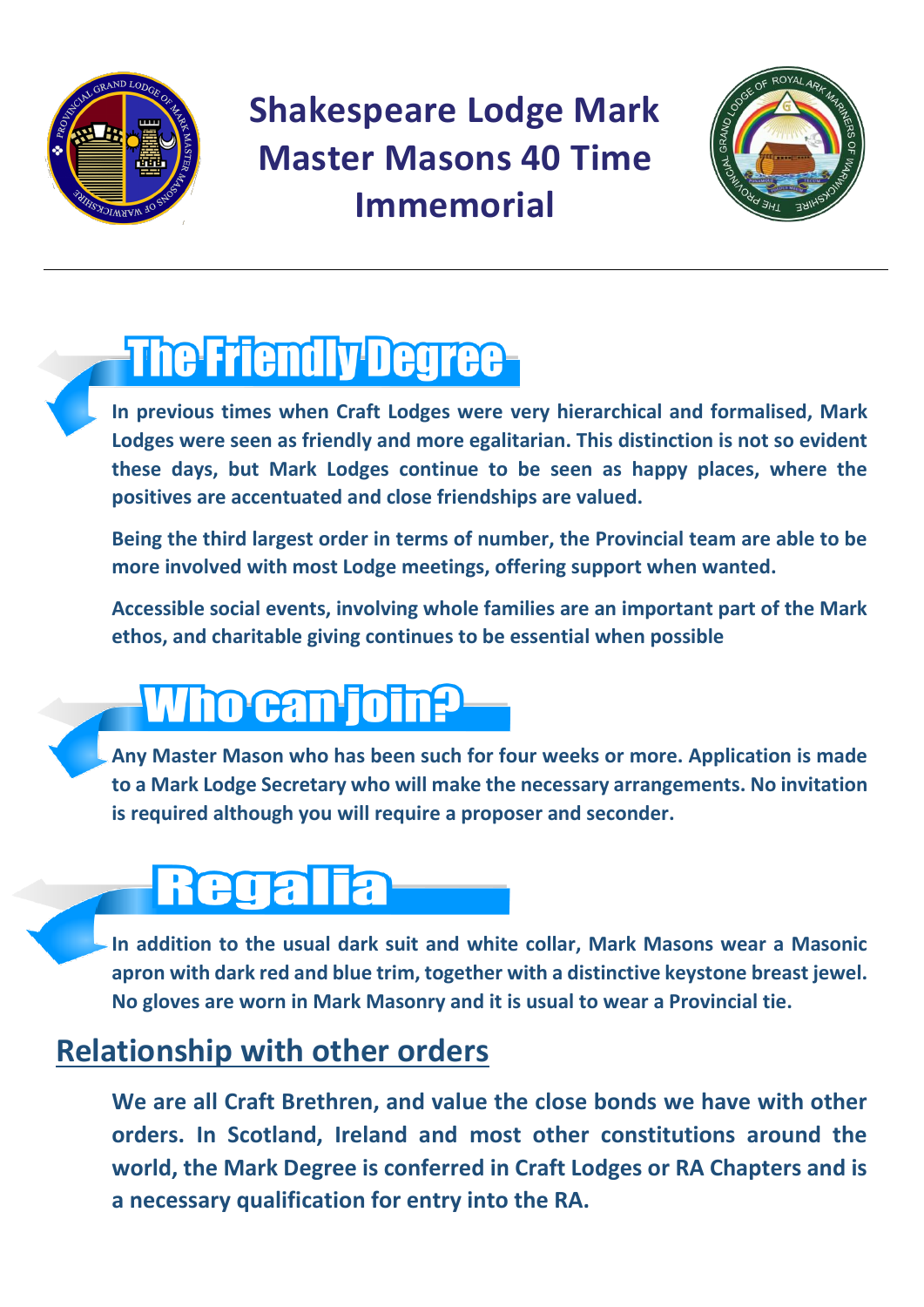



# **SIX KEY REASONS**

# **y You Should Become A Mark Master Mason**

**To discover the true link between the second and third degrees in Craft Freemasonry. Our enlightening ceremony teaches you, as a Craftsman, invaluable and practical lessons and how to apply them as you conduct yourself through life. You will also gain a clearer understanding of many of the terms, phrases and characters which have been introduced to you during your journey through Craft Masonry.**



**To find out why we are called the friendly degree. Ask any Mark Master Mason to describe the Mark Degree and they will invariably smile first and then tell you that it is a most friendly of Masonic Orders. Brotherly love is the keystone of Mark Masonry and the friendliness of the degree is clearly seen and experienced in our Lodge rooms in the genuine warmth of welcome that is universally extended among all Mark Masons. Indeed, whilst our message is key, there is no doubt that among Mark Master Masons you will ever find friends.**



**To help you better understand the Holy Royal Arch. One of the consequences of the 1813 union between the Ancient's and Moderns in England was the specific recognition of the three Craft degrees only, including the Holy Royal Arch, thus excluding the Mark Degree.**

**As a result of this, a Craft Mason who joins other orders before the Mark Degree may be confused by their symbolism. Our Degree aids your understanding by adding essential background to the history of the construction of the Temple, the importance of the Keystone and the work of the Overseers. Interestingly, in other recognised constitutions, the Mark Degree can be conferred in either Craft Lodges or Royal Arch Chapters and indeed is an essential pre-requisite before exaltation into a Chapter can take place.**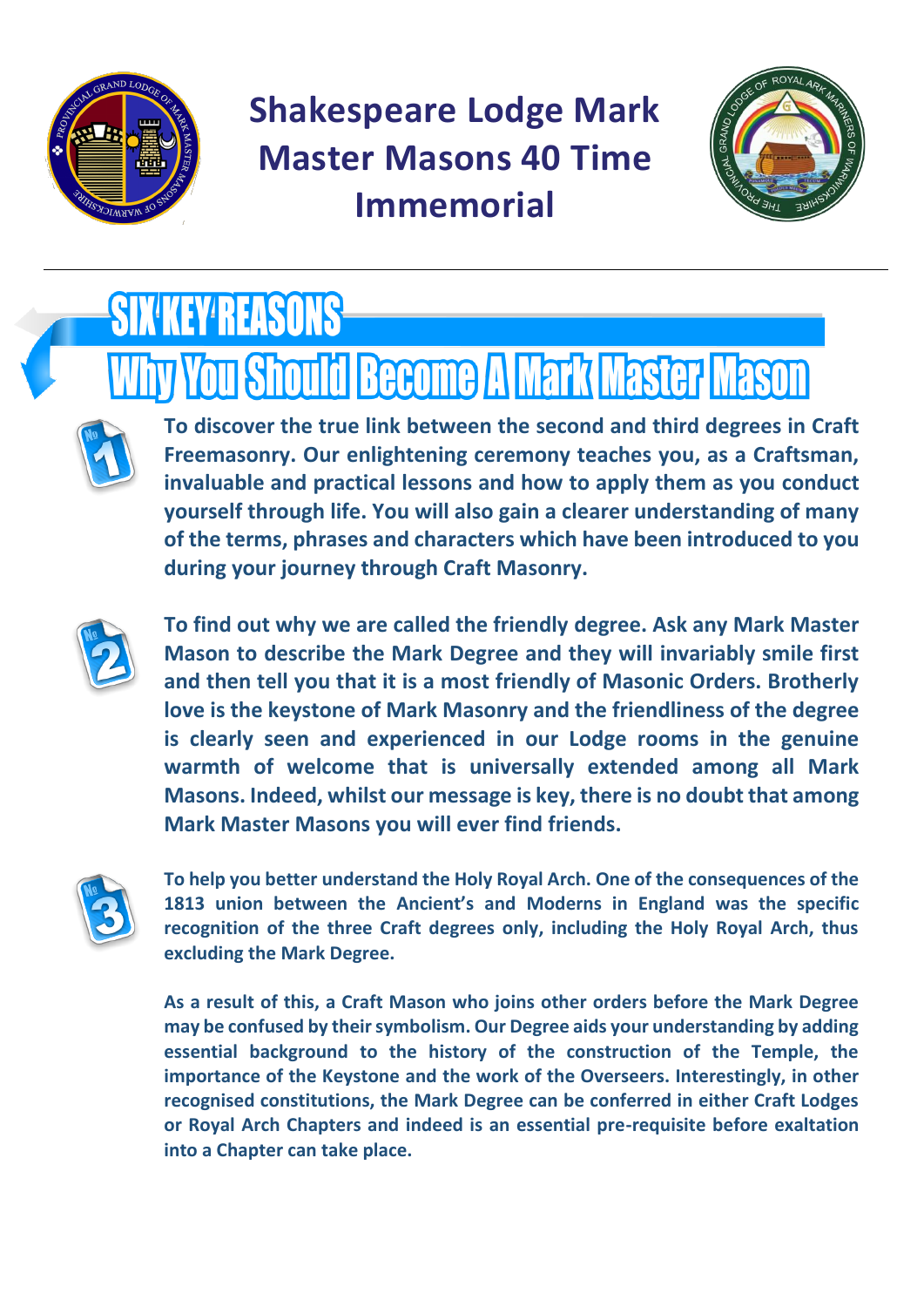





#### **It is a bridge to other Orders in Masonry.**

**At least four other orders require you to be a Mark Master Mason before you can discover their symbolism and further aid your Masonic knowledge and journey.**



#### **Social Activities.**

**As you would expect from the friendly Degree, we are a sociable order with a variety of Masonic, family and sporting activities for you to enjoy. Throughout the year we host many local and Provincial events from a family luncheon and a Burns Night, to golf and cricket tournaments and Masonic lectures and sponsored walks.**



#### **Charitable Giving – He gives twice who gives promptly**

**The Mark Benevolent Fund (MBF) is a registered charity which came into existence in 1868 on the suggestion of the Reverend George Raymond Portal, Grand Master of the Mark Degree.** 

**His views on charity were far more radical and progressive than the general thinking of the time. He felt that for charity to be effective it had to be disbursed swiftly and without the bureaucratic formalities of other Masonic charities. To him it was wrong for there to be any delay in providing assistance to those in need and his own Latin tag "Bis dat qui cito dat" – he gives twice who gives promptly – became, and still is, the principal guideline of the MBF**